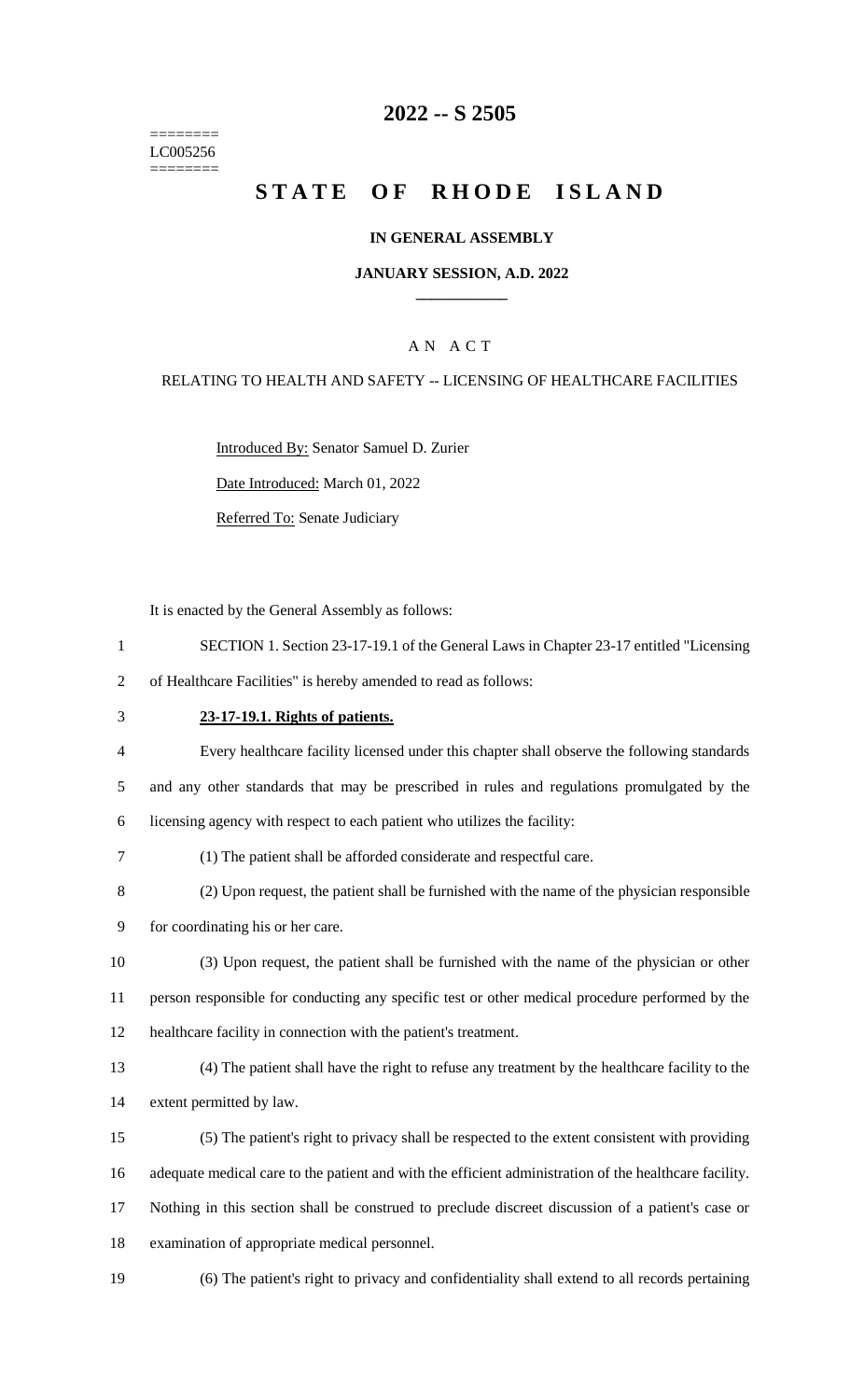to the patient's treatment except as otherwise provided by law.

 (7) The healthcare facility shall respond in a reasonable manner to the request of a patient's physician, certified nurse practitioner, and/or a physician's assistant for medical services to the patient. The healthcare facility shall also respond in a reasonable manner to the patient's request for other services customarily rendered by the healthcare facility to the extent the services do not require the approval of the patient's physician, certified nurse practitioner, and/or a physician's assistant or are not inconsistent with the patient's treatment.

 (8) Before transferring a patient to another facility, the healthcare facility must first inform the patient of the need for, and alternatives to, a transfer.

 (9) Upon request, the patient shall be furnished with the identities of all other healthcare and educational institutions that the healthcare facility has authorized to participate in the patient's treatment and the nature of the relationship between the institutions and the healthcare facility.

 (10)(a) Except as otherwise provided in this subparagraph, if the healthcare facility proposes to use the patient in any human-subjects research, it shall first thoroughly inform the patient of the proposal and offer the patient the right to refuse to participate in the project.

 (b) No facility shall be required to inform prospectively the patient of the proposal and the patient's right to refuse to participate when: (i) The facility's human-subjects research involves the investigation of potentially lifesaving devices, medications, and/or treatments and the patient is unable to grant consent due to a life-threatening situation and consent is not available from the agent pursuant to chapter 4.10 of title 23 or the patient's decision maker if an agent has not been 21 designated or an applicable advanced directive has not been executed by the patient; and or (ii) The 22 facility's An institutional review board approves the human-subjects research pursuant to the 23 patient consent and/or de-identification requirements of 21 C.F.R. Pt. 50 and/or 45 C.F.R. Pt. 46 (relating to the informed consent of human subjects). Any healthcare facility engaging in research pursuant to the requirements of subparagraph (b) herein shall file a copy of the relevant research protocol with the department of health, which filing shall be publicly available.

 (11) Upon request, the patient shall be allowed to examine and shall be given an explanation of the bill rendered by the healthcare facility irrespective of the source of payment of the bill.

 (12) Upon request, the patient shall be permitted to examine any pertinent healthcare facility rules and regulations that specifically govern the patient's treatment.

 (13) The patient shall be offered treatment without discrimination as to race, color, religion, national origin, or source of payment.

(14) Patients shall be provided with a summarized medical bill within thirty (30) days of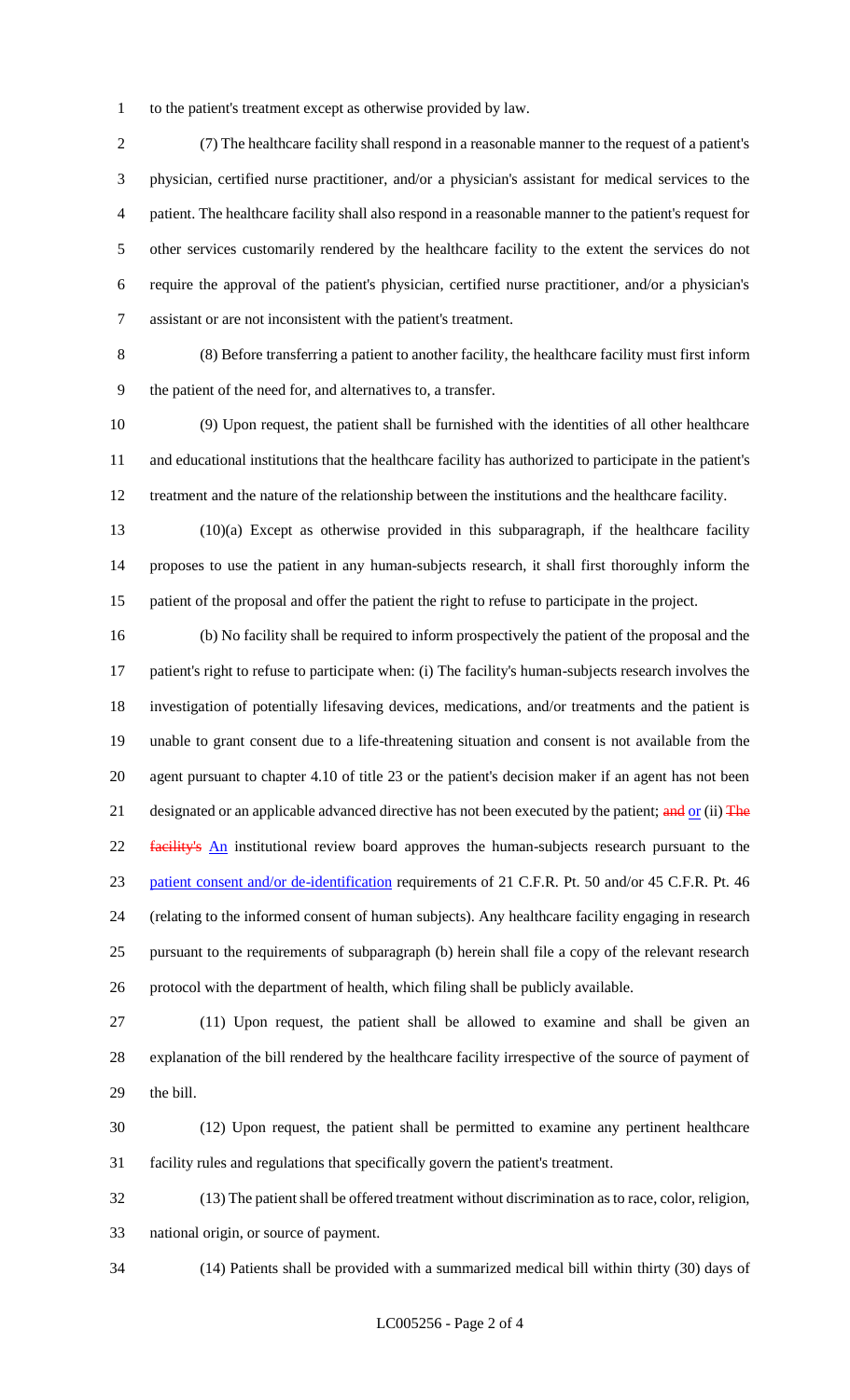discharge from a healthcare facility. Upon request, the patient shall be furnished with an itemized copy of his or her bill. When patients are residents of state-operated institutions and facilities, the provisions of this subsection shall not apply.

 (15) Upon request, the patient shall be allowed the use of a personal television set provided that the television complies with underwriters' laboratory standards and O.S.H.A. standards, and so long as the television set is classified as a portable television.

 (16) No charge of any kind, including, but not limited to, copying, postage, retrieval, or processing fees, shall be made for furnishing a health record or part of a health record to a patient, his or her attorney, or authorized representative if the record, or part of the record, is necessary for the purpose of supporting an appeal under any provision of the Social Security Act, 42 U.S.C. § 11 301 et seq., and the request is accompanied by documentation of the appeal or a claim under the provisions of the Workers' Compensation Act, chapters 29 -- 38 of title 28 or for any patient who is a veteran and the medical record is necessary for any application for benefits of any kind. A provider shall furnish a health record requested pursuant to this section by mail, electronically, or otherwise, within thirty (30) days of the receipt of the request. For the purposes of this section, "provider" shall include any out-of-state entity that handles medical records for in-state providers. Further, for patients of school-based health centers, the director is authorized to specify by regulation an alternative list of age appropriate rights commensurate with this section.

(17) The patient shall have the right to have his or her pain assessed on a regular basis.

 (18) Notwithstanding any other provisions of this section, upon request, patients receiving care through hospitals, nursing homes, assisted-living residences and home healthcare providers, shall have the right to receive information concerning hospice care, including the benefits of hospice care, the cost, and how to enroll in hospice care.

SECTION 2. This act shall take effect upon passage.

======== LC005256 ========